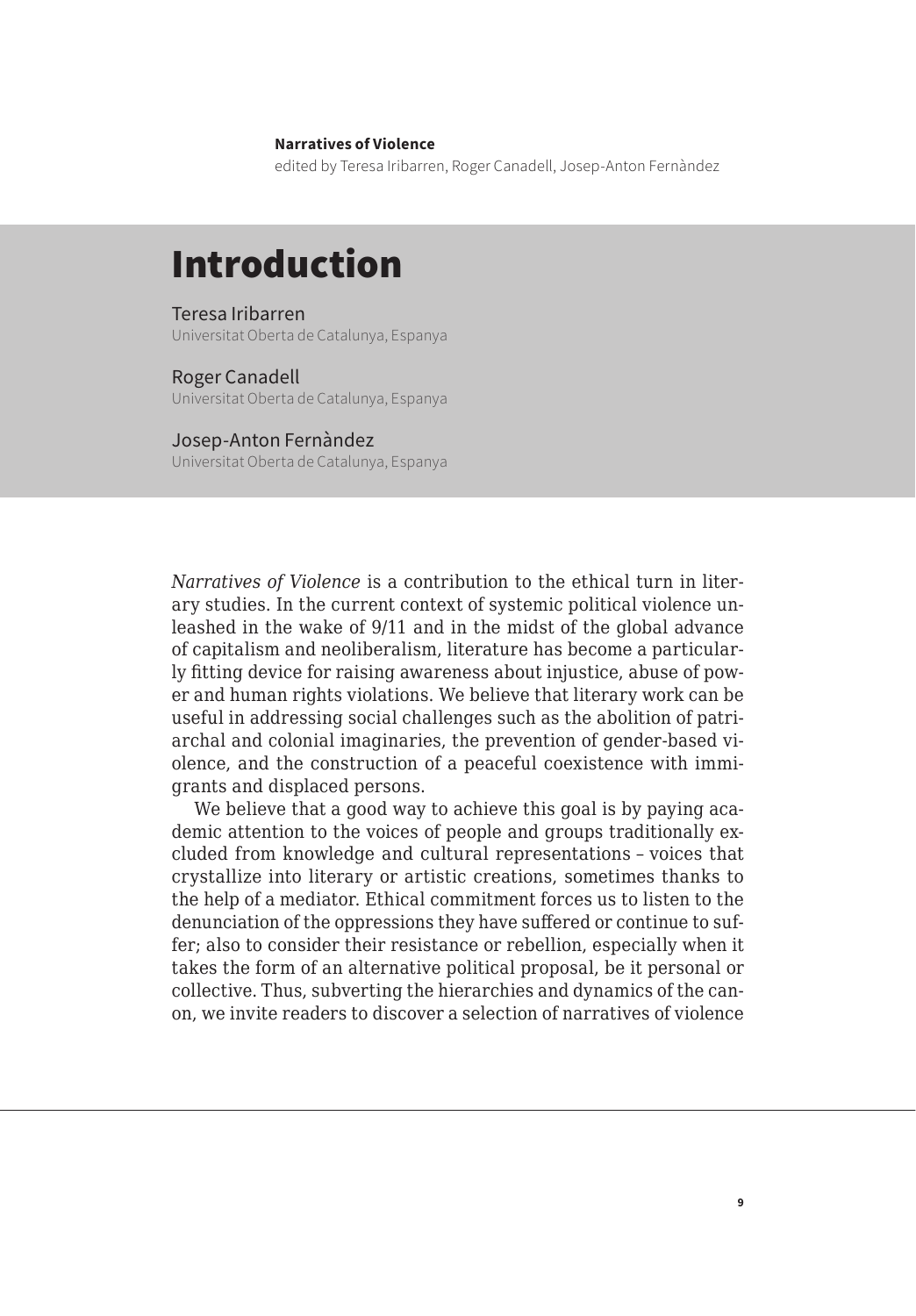of female authorship that have been published in non-hegemonic literary or cultural spaces and that, because of the political potential they include – beyond their literary qualities –, it is worth fostering. The mediating function of the academic works we have gathered, therefore, seeks to amplify the subversive potential and the circulation of texts that tell stories of oppression.

The attention we have paid to a very small, yet diverse, set of creations that testify to experiences deeply marked by violence has been reflected in eight critical essays.<sup>1</sup> These essays provide contextual elements and theoretical tools for a better understanding of the positions of subjects who want to subvert the unjust power relations that grip them. The main goal, it should be emphasized, is to encourage readers to develop their own ethical response to the various dilemmas posed by these creations.

The works we analyze have been said, sung or written originally in different languages. They also belong in a wide range of genres: oral poetry, song, biographical or autobiographical narration, *testimonio*, novel, essay, comic and visual art. Anchored in different geopolitical realities, the works are set in historical contexts ranging from the 1920s to the present day. In order to reinforce the diachronic dimension of the selection, we present the essays according to the chronological order of creation of the works – which does not always coincide with their publication.

The stories we invite you to read display precarious experiences lived on the margins, sometimes in situations of confinement, caused by conflicts of all kinds: military, social, political, economic or religious, of a patriarchal nature, often intimately intertwined with *machismo* – which has its worst expression in feminicide. The stories we have selected are generally controversial: their sharp edges, we must warn, will possibly bother readers. These works are situated at the opposite end of creations of wide global circulation, conceived as a commercial commodity, that often reinsert victims at their bowed down condition and prevent the articulation of alternative imaginaries.

By tackling works rooted in local experiences as the essays we proceed to present do, *Narratives of Violence* does not want to be limited to a gesture of listening to voices that are generally ignored because they are outside the hegemonic and mainstream patterns and channels of circulation. It also wants to strengthen the political agency of the literary text by contributing to the configuration of global imaginaries based on respect, recognition and empathy, especially towards the most vulnerable people.

<sup>1</sup> In order to guarantee the academic quality of the chapters, the texts have gone through a double-blind peer review process.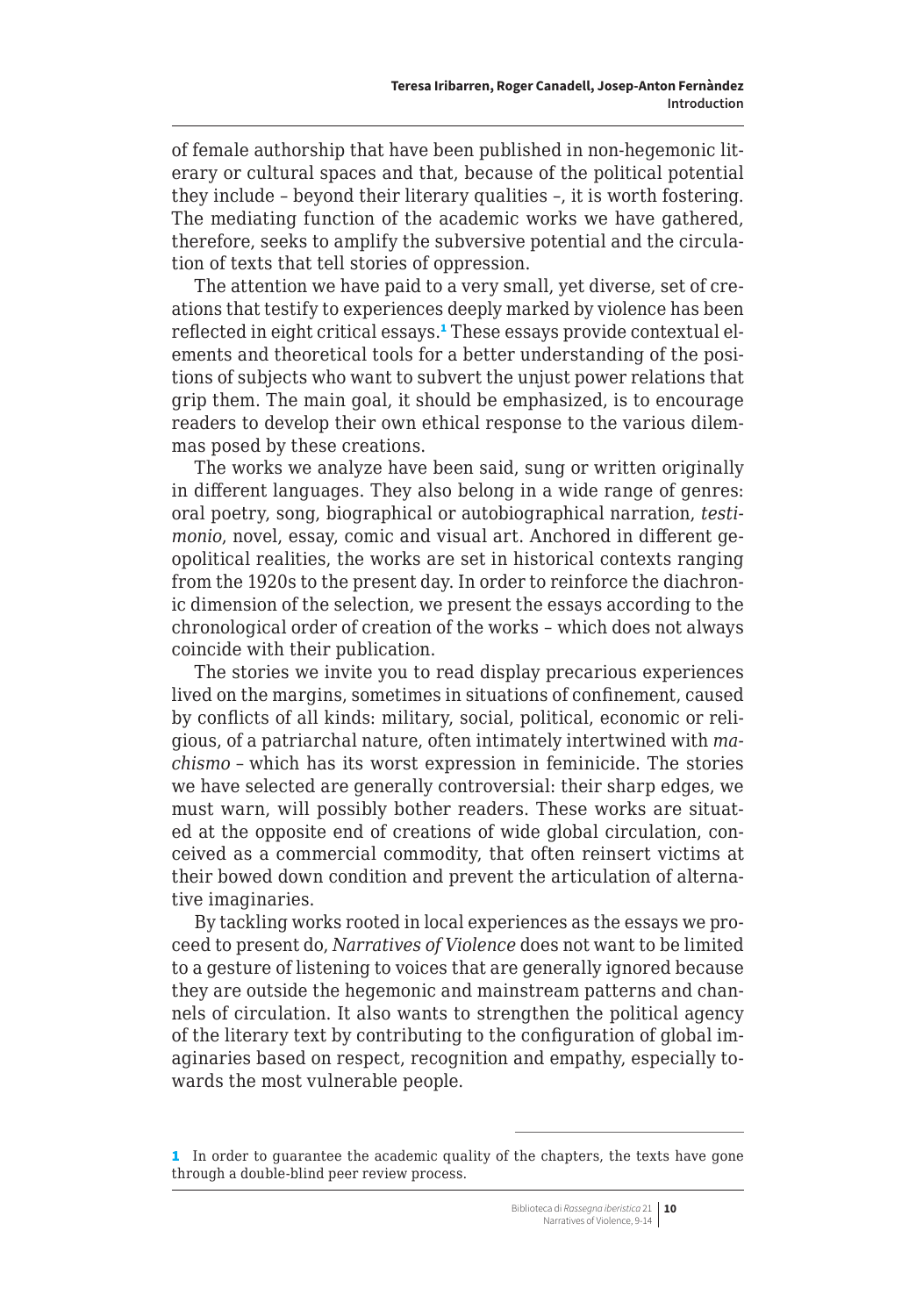Lhoussain Simour opens the volume with a proposal that connects with postcolonial and subaltern studies: "Colonial Encounters in Gendered Settings: Reflections on Mrīrīda nʾait ʿAtiq, a Moroccan Amazīgh Courtesan and Singing Poet". Simour deals with the legendary oral poet Mrīrīda nʾait ʿAtiq, from Morocco, an illiterate Amazigh absent in the hegemonic historiographical accounts, eminently urban and elitist, and in the narratives that glorify the nation. As he warns at the outset, her songs, which have come down to us through René Euloge's French version, *Les Chants de la Tassaout* (1986), do not escape the problem of the construction of images of the Eastern woman by Western male subjects. Simour's analysis of the embodiment of the female body and subjectivity, themes, and rhetorical strategies of Mrīrīda nʾait ʿAtiq songs helps to vindicate her as an emblem of women's resistance to patriarchal and colonial oppression.

Alfons Gregori's essay, "Janina Hescheles, o la resistència del subjecte trasbalsat. Identitat, heroisme i dignitat" (Janina Hescheles, or the Resistance of the Upset Subject: Identity, Heroism and Dignity), is located at the crossroads between studies on concentration and autobiographical literature. Gregori addresses the testimonial text *Oczyma dwunastoletniej dziewczyny* (1946) (*My Lvov. Holocaust Memoir of a Twelve-Year-Old Girl*), in which the Polish Janina Hescheles reflects on her experience as a persecuted and confined Jewish girl in a concentration camp during World War II. In his essay, Gregori relates Hescheles' text to Anne Frank's canonical *Diary*, briefly recalling the anti-Semitic barbarism deployed in Poland in the 1940s in order to contextualize the work for today's readers, and studies the concepts of identity and dignity. Gregori describes Hescheles, a still little-known author, as an activist and social heroine.

Montserrat Lunati Maruny studies a testimonial work in "Personal Remembrance as Historical Memory: Eva Koch's Interactive Visual Work on Her Mother's Experience of the Spanish Civil War". Lunati analyzes the video installation *Villar* (2001), by Eva Koch, in which the Danish artist reconstructs the experience of her mother, Cristobalina Martínez López, when she was adopted by a leftist, committed to pacifism Norwegian couple at the end of the Spanish Civil War. Koch articulates a visual interactive body of work shaped by the memories of several family members who narrate how they lived through the war and what the absence of Cristobalina meant to them: therefore, Lunati considers Koch a "postmemory subject". She addresses Koch's work by mobilizing theoretical concepts of postmemory (Marianne Hirsch), collective memory (Maurice Halbwachs), history (Walter Benjamin), and performance of memory (Jay Winter). She highlights the connections between personal experiences and collective history, and points out the need to recover them, as Koch does, in a choral and interrelated way to build the memory of the Spanish Civil War from the perspective of the defeated Republican side.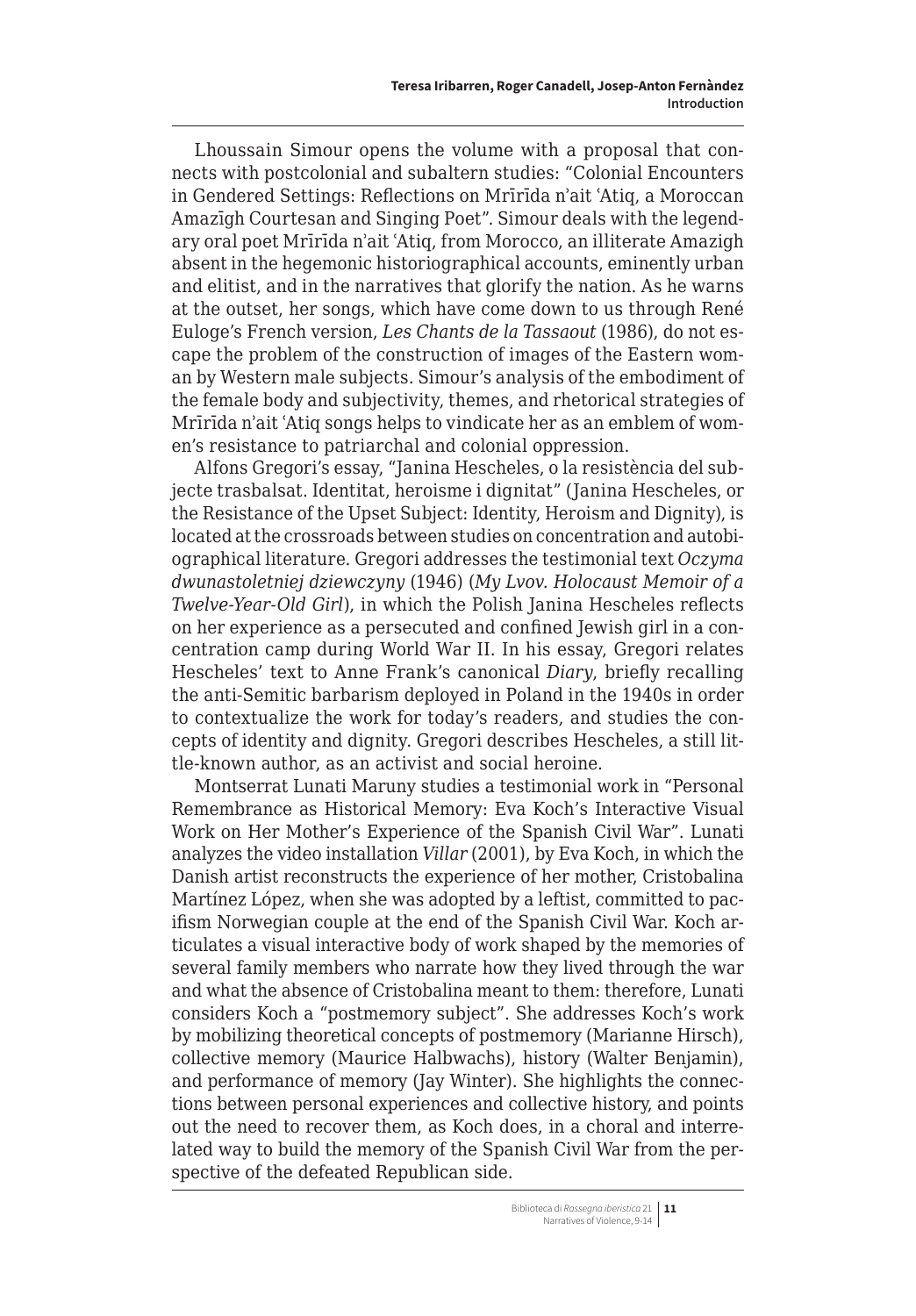Federico Pous sets out to reflect on a space of tensions that is especially controversial: the position of feminism vis-à-vis prostitution in "Memoria Transversal. Aportes a las genealogías del movimiento feminista en Argentina en *Ninguna mujer nace para puta*" (Transversal Memory: Contributions to the Genealogies of the Feminist Movement in Argentina in *No Woman is Born to Be a Whore*). Pous discusses the work of the Argentine María Galindo and the Bolivian Sonia Sánchez, *Ninguna mujer nace para puta*, a collection of voices by various selforganized prostitutes and ex-prostitutes who explain the multiple violence they suffer. He argues that Galindo and Sánchez's text has radicalized Argentine feminism by defending the abolitionist stance amid the intense debate over prostitution in Argentina. Pous highlights that, for the current feminist wave in the South American country, the points of reference are the Madres y Abuelas de Plaza de Mayo (Mothers and Grandmothers of Plaza de Mayo), who flagged the motto *Ni una menos* (*Not one less*) as a response to the social scourge of feminicides. In his opinion, the main virtue of this work, which aspires to undermine the patriarchal domination that legitimizes and gives continuity to the prostitution industry, is its weaving of a transversal memory of the narratives created by prostitutes while articulating a complex and disruptive political proposal that draws attention to the most vulnerable, precarious and marginalized women, those who have always had their bodies exploited but never have had access to the word.

Josep-Anton Fernàndez analyzes the work of Najat El Hachmi, a Catalan novelist who has denounced the various kinds of systemic violence inflicted on women, particularly migrant women, both in her country of origin, Morocco, and in Catalonia. In the chapter "Dislocated Temporalities: Immigration, Sexuality, and Violence in Najat El Hachmi's *L'últim patriarca*", Fernàndez focuses on the novel that was awarded the prestigious Premi Ramon Llull in 2008. Fernàndez explores, from a psychoanalytic standpoint, how El Hachmi's novel portrays the effects of the clash of temporalities brought about by immigration. These effects are present in the psychic conflicts experienced by the unnamed protagonist, but also in her brutal disruption of gender subordination. El Hachmi, argues this scholar, locates in the reproduction of patriarchal domination a kind of sexual violence that is both foundational and structural, and that is dealt with by the protagonist by means of a sexual transgression – carried out in the realm of anal sexuality – whose effects are no less violent and shattering. This transgression, Fernàndez claims, "manifests as a symptom, expresses, and brings into play the conditions of possibility of the construction of contemporary Catalan identity, as well as its risks and dangers".

Teresa Iribarren, for her part, proposes incorporating Arundhati Roy's controversial work *Walking with the Comrades* (2010) into ac-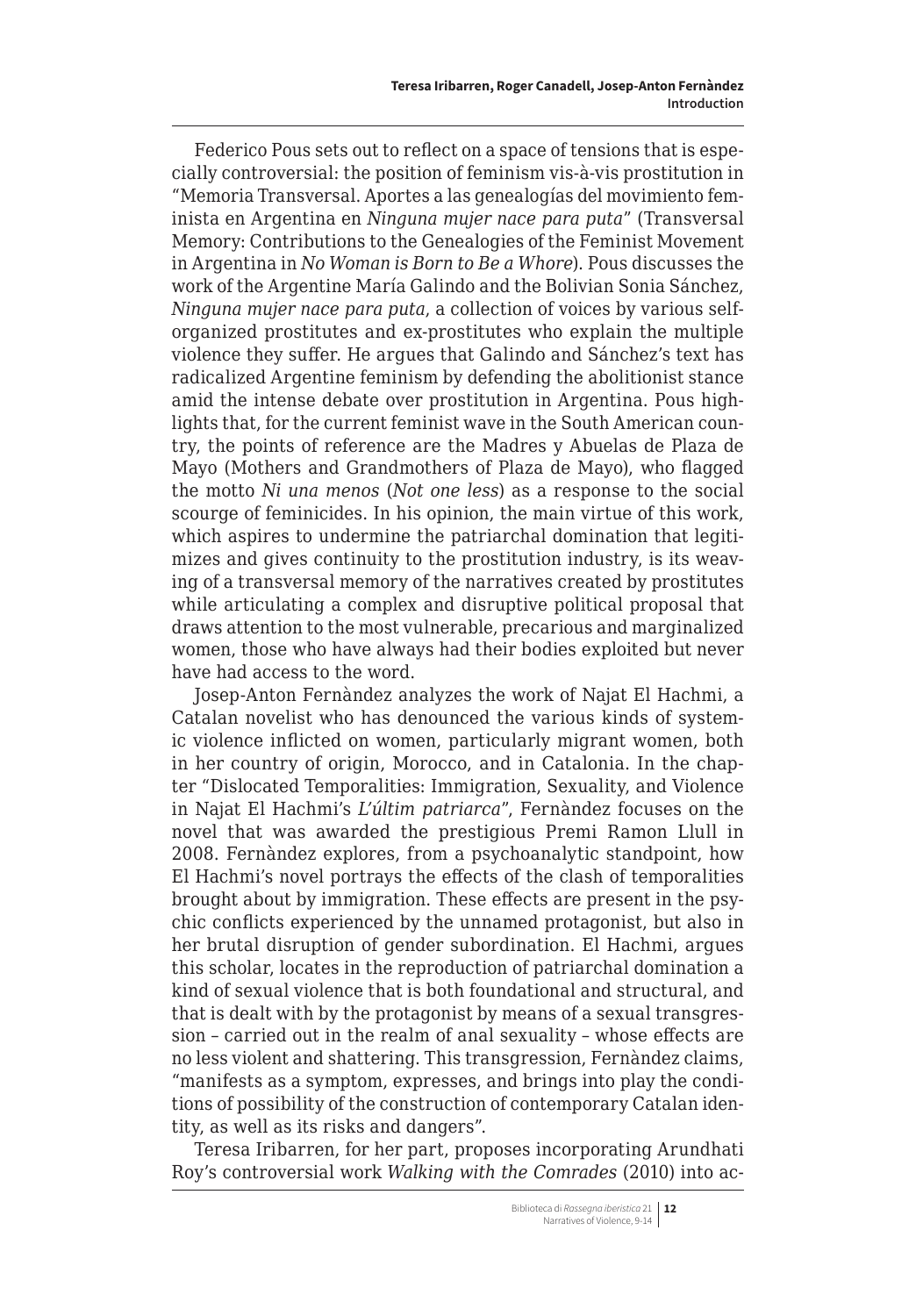ademic curricula in Western universities. In this hybrid text, which combines journalistic chronicle, essay and *testimonio*, the respected novelist explains her long journey through the forests of India with the young Naxalite guerrillas. Roy defends the militia's armed struggle to protect their natural environment from the extractive projects of the government and various corporations, while showing the richness of their tribal culture at risk of being annihilated. Although this work has been widely criticized in India, and even banned in some universities, in "L'escriptora i els guerrillers: *Caminant amb els camarades*, d'Arundhati Roy" (The Writer and the Guerrillas: *Walking with the Comrades*, by Arundhati Roy) Iribarren would like to see it promoted among young people, especially in the global North. She believes that reading it can contribute to the formation of a critical, more conscious citizenry to build new political imaginaries and more equitable and respectful forms of life and habitats.

María Porras studies a memorial comic in the chapter "Representations of Violence and Exile in Leila Abdelrazaq' *Baddawi*". Porras inscribes *Baddawi* (2015), a work in which Palestinian author Leila Abdelrazaq recreates her father's childhood and adolescence in a refugee camp in Lebanon, in the paradigm of those comics that deal with postmemory and testimonial writing, which began in 1986 with the publication of *Maus* by Art Spiegelman. Through the analysis of the text and graphics, Porras argues that Abdelrazaq manages to translate a personal experience of violence and exile representative of the Palestinian diaspora into a graphic novel capable of connecting with a wide and very diverse audience.

Finally, Jordi Serrano-Muñoz discusses three current Japanese novels in "Bodies and Economic Violence in Contemporary Japanese Fiction: Absence, Change, and Empowerment in Yū Miri, Murata Sayaka, and Kawakami Mieko". This study compares *JR Ueno-eki kōen-guchi* (*Tokyo Ueno Station*) (2014), by Yū Miri, *Konbini ningen*  (*Convenience Store Woman*) (2016), by Murata Sayaka, and *Natsu monogatari* (*Breasts and Eggs*) (2019), by Kawakami Mieko. His interpretation revolves around a highly original core idea: the global decline of Japanese wristwatches. Serrano-Muñoz explores the different ways in which the authors denounce the violence of an unjust economic system from multiple points of view. The works studied, which incorporate the intersectional view, show the extent to which economic violence and social oppression have a profound impact on the precariousness of people's lives, a problem that is often hidden behind macroeconomic figures. Through the mobilization of the concepts of invisibility, imitation and metamorphosis, and empowerment as a form of resistance, Serrano-Muñoz focuses on the treatment of the bodies of the protagonists. Thus, he argues that the body is a space of tension where Japan's neoliberal policies are questioned and proposes, through markedly feminized dissent and subversion, the changing of hegemonic norms.